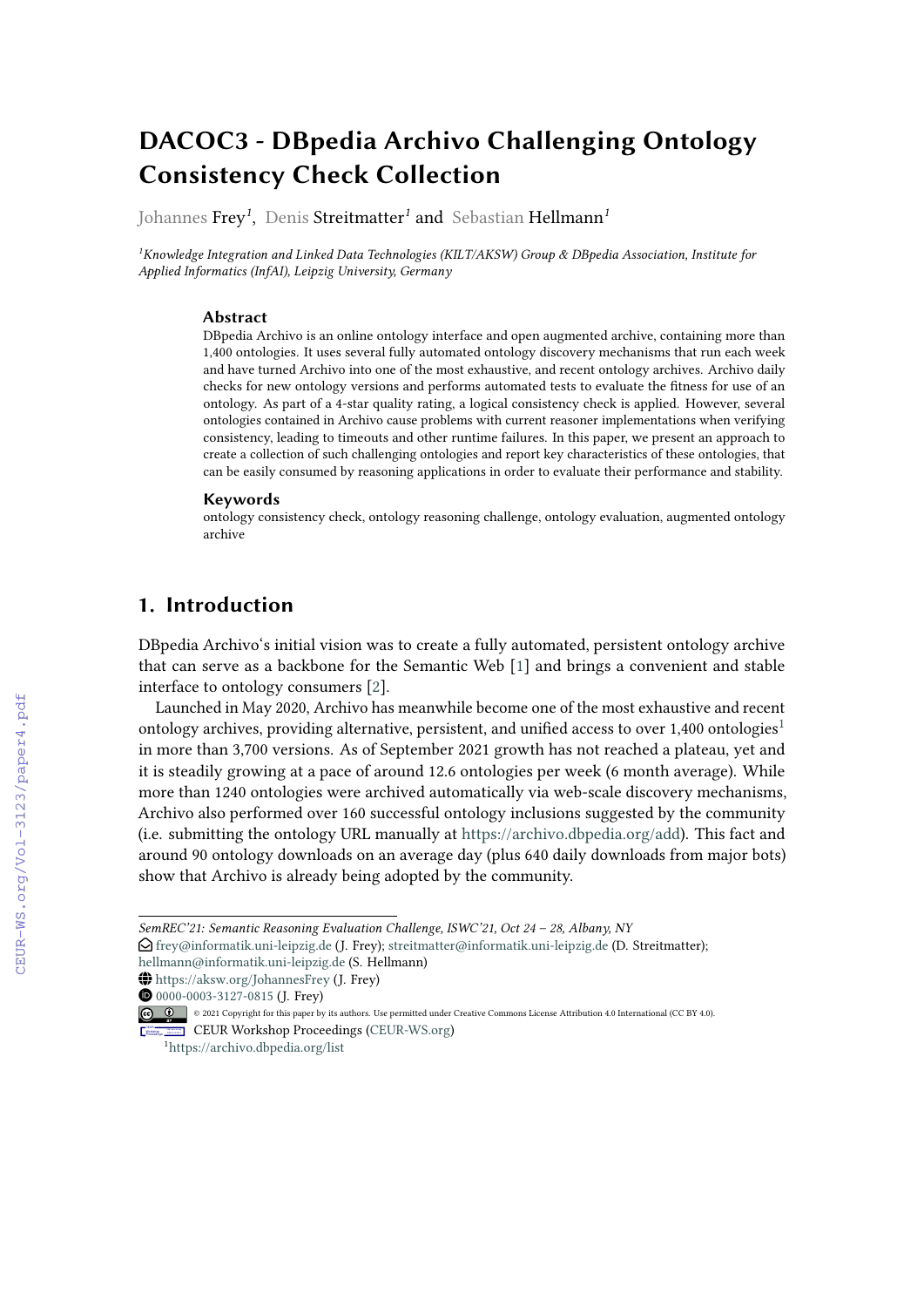DBpedia Archivo has the potential to create a Unified Semantic Ontology Space (USOS), a holistic view over all available ontologies. Instead of soft and fuzzy principles or publishing guidelines, it uses hard, implementable criteria to evaluate ontologies in preparation of a welldefined, measurable standard in the future, which will not only help consumers to find usable and useful ontologies for their need, but will also ultimately yield better and reliable ontologies for (industrial) applications.

While Archivo is liberal w.r.t. the requirements towards an ontology in order to be indexed and archived by it, it augments the ontology with reports of SHACL-based quality tests and other Feature and Evaluation Plugins. Moreover, a 4-star rating gives a summary on the fitness for use of an ontology. As a crucial aspect of fitness for use, we consider logical consistency of an ontology. Four stars will only be awarded to an ontology which parses without errors via a proper Linked Data deployment, is containing a valid dct:license statement, and passes the consistency check.

However, evaluating the consistency for all ontologies in Archivo in a reliable way poses several challenges. We experienced loading and runtime errors as well as timeouts for many Archivo ontologies. By evaluating the current state of affairs w.r.t. consistency evaluation for different reasoners, we can contribute to both the ontology and reasoner developer community. We see Archivo as a good foundation and the experiments in this work as a first step to create flexible real world ontology benchmarks in the future.

The remainder of the paper is structured as follows. In the next section, we briefly sketch how Archivo discovers ontologies. In Section 3, the approach to determine challenging ontologies for DACOC3 is explained. Section 4 describes how the collection of ontologies can be accessed. Section 5 concludes and discusses future work.

### **2. Archivo Ontology Discovery**

We devised four generic approaches to discover OWL and SKOS ontologies to be archived in Archivo; first, by vocabulary usage analysis of all RDF assets on the DBpedia Databus $^2$  $^2$  via VoID Mods (dataset class and property usage analysis); Second, by querying already existing ontology repositories/registries (currently Linked Open Vocabularies [\[3\]](#page-4-0) and prefix.cc). Moreover, we discover (transitive) dependencies/imports in ontologies from previous iterations of Archivo crawls. Finally, users can issue automated inclusion requests for missing ontologies via a Web interface. These approaches allow Archivo to have a good coverage of meaningful and relevant ontologies of the Semantic Web, while preventing uploading of incorrect ontologies (ontology hijacking or spamming) by users.

## **3. Challenging Ontologies Selection**

In order to determine challenging ontologies, we selected the latest (as of September 13, 2021) snapshot version of each of the 1403 ontologies contained in Archivo and performed a consistency check with multiple reasoners. As input files we used the parsed NTriples files (using

<span id="page-1-0"></span><sup>2</sup><https://databus.dbpedia.org/>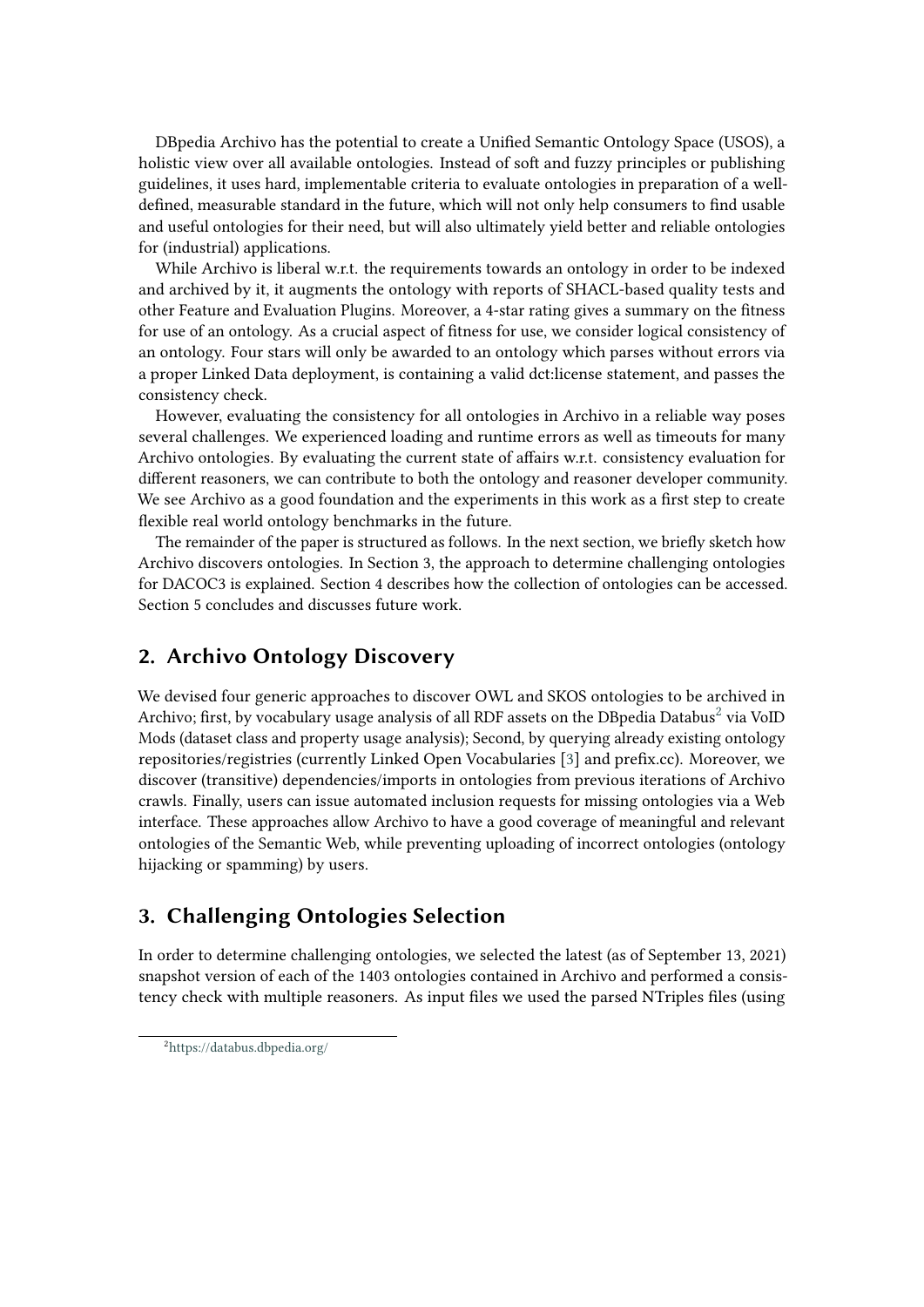#### <span id="page-2-1"></span>**Table 1**

**Archivo Ontologies Consistency Check Processing Issues:** Reported are the number of ontologies, that could not be loaded by OWL API, leaded to another error or exception when processed by the respective reasoner, or were subject to a timeout.

|               | HermiT | Openllet | ELK |
|---------------|--------|----------|-----|
| loading error | 143    | 143      | 143 |
| other error   | 60     | 6        |     |
| timeout       |        | 48       |     |

Raptor RDF Syntax Library in version 2.0.14) from Archivo. We loaded the ontology using OWL API 5.1.8. Subsequently, we used ELK 0.5.0, Openllet 2.6.5, and HermiT 1.4.3.517 to perform a consistency check (including imported ontologies) and measured the execution time for each of the tools. The experiment was run on a Ubuntu 20.04.3 server, with 64 AMD Opteron 6376@2.6 GHz CPUs, 256GB RAM and using Java OpenJDK version 11.0.12. After a timeout of 10 minutes the consistency check was aborted. The experiment code is available on  $GitHub<sup>3</sup>$  $GitHub<sup>3</sup>$  $GitHub<sup>3</sup>$ .

When performing the experiment, the consistency check aborted for over 10 % of the ontologies. In Table [1,](#page-2-1) we have further analyzed the processing issues. The loading via OWL API failed for 143 ontologies. When passing the OWL API model to the reasoners, additional 60 ontologies failed for HermiT and 6 respectively for Openllet. In case of the latter another 48 ontologies hit the 10 minute computation timeout, while for HermiT two and for ELK only one ontology exceeded the timeout. The complete results of the experiment are available as interactive spreadsheet<sup>[4](#page-2-2)</sup>.

Since we wanted to select ontologies that are challenging for multiple reasoners, we filtered for ontologies which lead to issues with at least two of the three reasoners. The resulting three DACOC3 ontologies are shown with their respective computation times in Table [2.](#page-3-0) While ELK is parallelized, it is worth mentioning, that ELK does not support all types of OWL EL statements and prints warnings that the consistency report might not be accurate. This is likely to explain the huge time difference between ELK and the other reasoners that timed out for ExtruOnt. When having a look at the characteristics of the selected ontologies in Table [3,](#page-3-1) we see that ExtruOnt [\[4\]](#page-4-1) (an ontology from engineering / industry 4.0 domain to represent extruders) is a rather small ontology, which, however has multiple owl: imports statements. The Unified Phenotype Ontology (uPheno) is an umbrella ontology which consists of imports and two metadata statements only, and integrates multiple phenotype ontologies, leading to timeouts for all tested reasoners. In contrast COSMO [\[5\]](#page-4-2) (an upper level ontology to enable broad semantic interoperability) has no imports, but a high number of axioms, classes, and properties, which causes a timeout in Openllet but an error due to a malformed float literal (incorrect decimal point *;*) in HermiT.

<span id="page-2-2"></span><span id="page-2-0"></span><sup>3</sup><https://github.com/yum-yab/archivo-consistency-mod>

<sup>4</sup>[https://docs.google.com/spreadsheets/d/1xLZqrbLtZV1qPLLotz1VpOK6zm3C0PkB8yvV3ow2Yo4/edit#gid=](https://docs.google.com/spreadsheets/d/1xLZqrbLtZV1qPLLotz1VpOK6zm3C0PkB8yvV3ow2Yo4/edit#gid=154794120) [154794120](https://docs.google.com/spreadsheets/d/1xLZqrbLtZV1qPLLotz1VpOK6zm3C0PkB8yvV3ow2Yo4/edit#gid=154794120)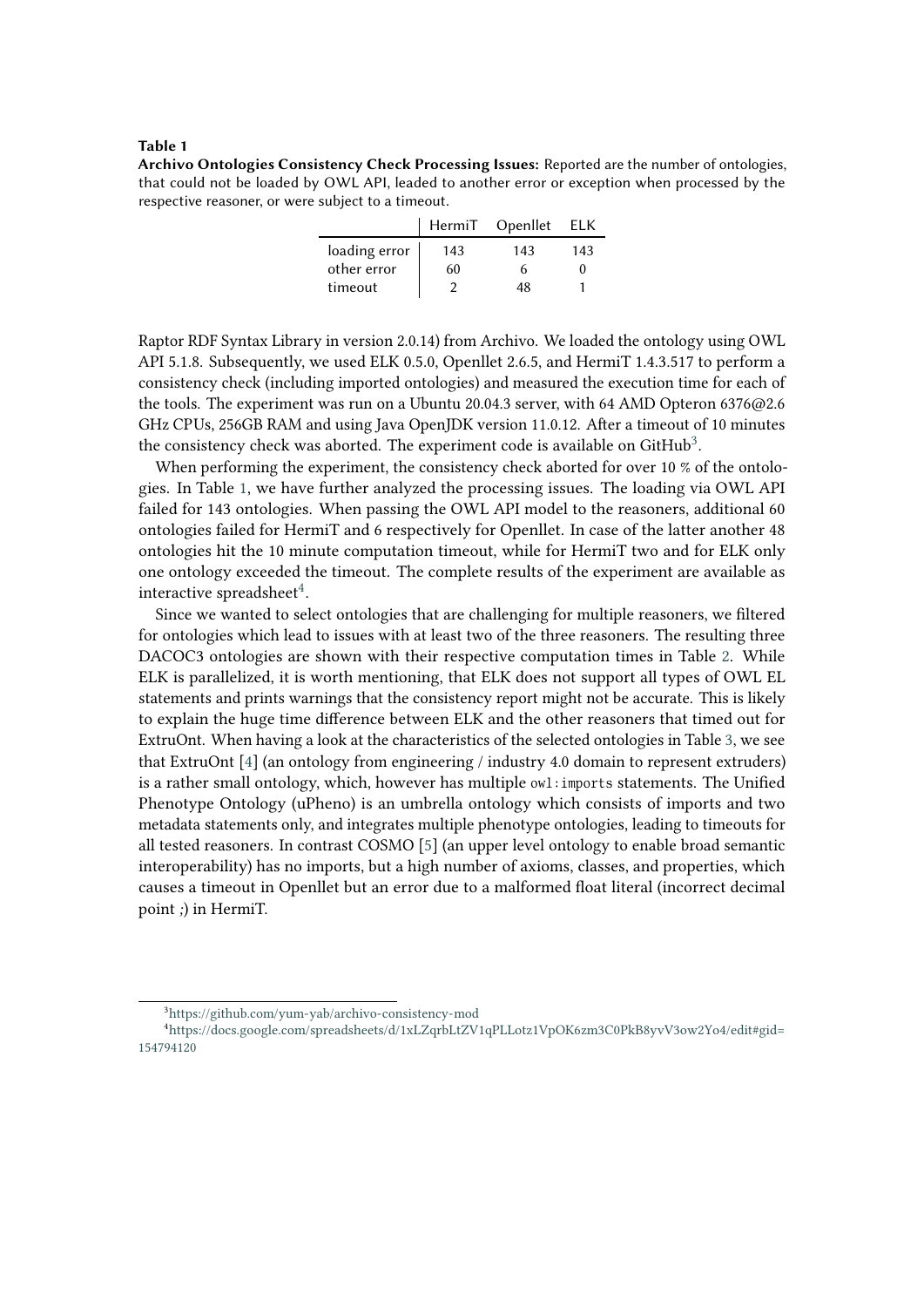#### <span id="page-3-0"></span>**Table 2**

**DACOC3 Computation Times:** Reported is the computation time for a consistency check in milliseconds for three popular reasoners. A timeout (T/O) of 10 minutes (600,000 ms) has been used.

| Ontology Title                      |       | HermiT Openllet | ELK        |
|-------------------------------------|-------|-----------------|------------|
| ExtruOnt                            | T/O   | $T/\Omega$      | 421        |
| COSMO ontology                      | Error | T/O             | 2.309      |
| Unified Phenotype Ontology (uPheno) | T/O   | T/O             | $T/\Omega$ |

#### <span id="page-3-1"></span>**Table 3**

DACOC3 Ontology Characteristics

| Ontology Title | <b>Bytes</b> |         |         |        | Triples Axioms Classes Properties | Imports |
|----------------|--------------|---------|---------|--------|-----------------------------------|---------|
| ExtruOnt       | 134.012      | 1.071   | -324    | 35.    |                                   | ves     |
| COSMO ontology | 58.913.939   | 365,940 | 272.100 | 24.391 | 1.442                             | no      |
| uPheno         | 275          |         |         |        |                                   | ves     |

## **4. Collection Access**

DACOC3 is represented as DBpedia Databus Collection $^5$  $^5$ . This allows persistent access to the DACOC3 ontologies via stable Databus download URLs / identifiers. The persistent download URLs can be copied from the Collection web view or programmatically retrieved via simple bash snippets (also documented on the Collection view). Additionally, the Databus Client $^6$  $^6$  can be leveraged to download and convert the ontology files into various RDF formats. Finally, the ontologies can be also retrieved via the Archivo  $API^7$  $API^7$  supporting HTTPS, CORS, timestamp versioning, and NTriples, Turtle, as well as the OWL format.

### **5. Conclusion and Future Work**

We presented an approach to determine challenging real world ontologies using DBpedia Archivo. We identified three challenging ontologies for DACOC3 originated from different domains and having different characteristics. Besides in-depth debugging of the three ontologies in the different reasoners, the entire experiment results allow to further analyze errors during consistency evaluation in order to study and improve fault tolerance, stability and incorrect behavior of these reasoners in the future.

Moreover, we plan to integrate the consistency check performance analysis into Archivo in the future (making them accessible via Databus Mods and SPARQL) to give feedback to ontology developers but also allow researchers to have a fine grained view on the USOS similar to OOSP [\[6\]](#page-4-3). With regard to (transitive) ontology dependencies, we would like to implement a transparent proxying tool for reasoners and other semantic tools, that allows reliable and deterministic repeatability of experiments accessing ontologies (including the

<span id="page-3-2"></span><sup>5</sup><https://databus.dbpedia.org/jfrey/collections/dacoc3>

<span id="page-3-3"></span><sup>6</sup><https://github.com/dbpedia/databus-client>

<span id="page-3-4"></span><sup>7</sup><https://archivo.dbpedia.org/api>